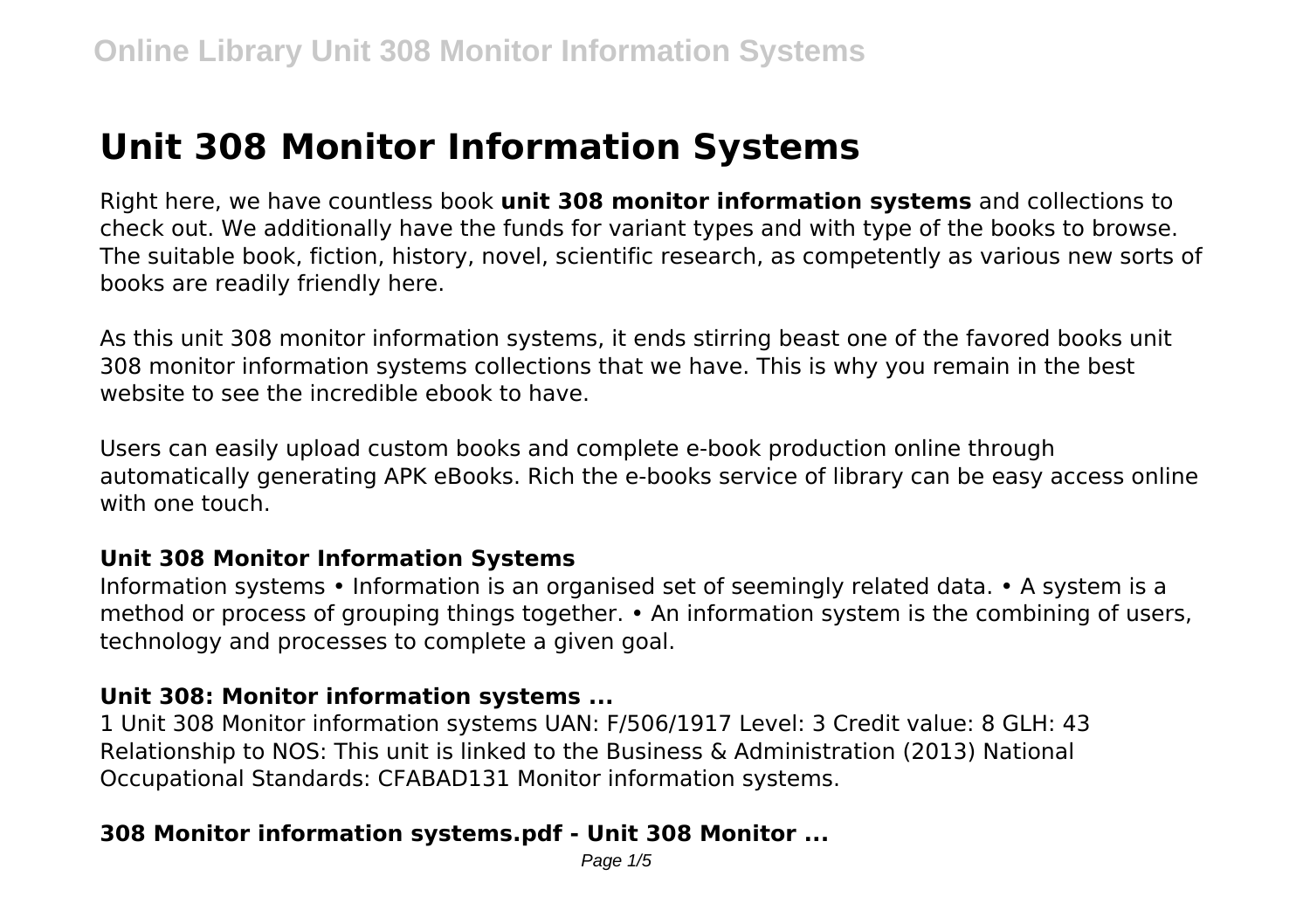• Be able to develop a plan to monitor information systems that specifies: o objective o scope o timescale o resource implications o techniques to be used o reporting requirements • Be able to carry out monitoring activities in accordance with the plan. • Be able to provide training and support to system users that is appropriate to their ...

#### **Unit 308: Monitor information systems ...**

CfA308 Monitor information systems Overview This workforce competence is about providing and maintaining manual or electronic information systems to meet the needs of users.

#### **CfA308 - Monitor information systems**

Abbie Bolt studies Equality and Diversity, Secondary Education, and Student.

#### **Abbie Bolt - Academia.edu**

Systems monitoring applies to your JPMC equipment, your personal equipment when accessing the Systems, and the communications, information, and materials conveyed or accessed using the Systems. Monitoring Activities JPMC may conduct monitoring as described in this document, and in additional notices that may be provided to you,

## **Systems Monitoring (PDF) - JPMorgan Chase**

Unit 317 Monitor Information Systems. System Unit The system unit, also known as a "tower" or "chassis," is the main part of a desktop computer. It includes the motherboard, CPU, RAM, and other components. The system unit also includes the case that houses the internal components of the computer. Components of a System Unit 1. ATX Power Supply-The most common computer power supplies are built ...

## **Unit 317 Monitor Information Systems Free Essays**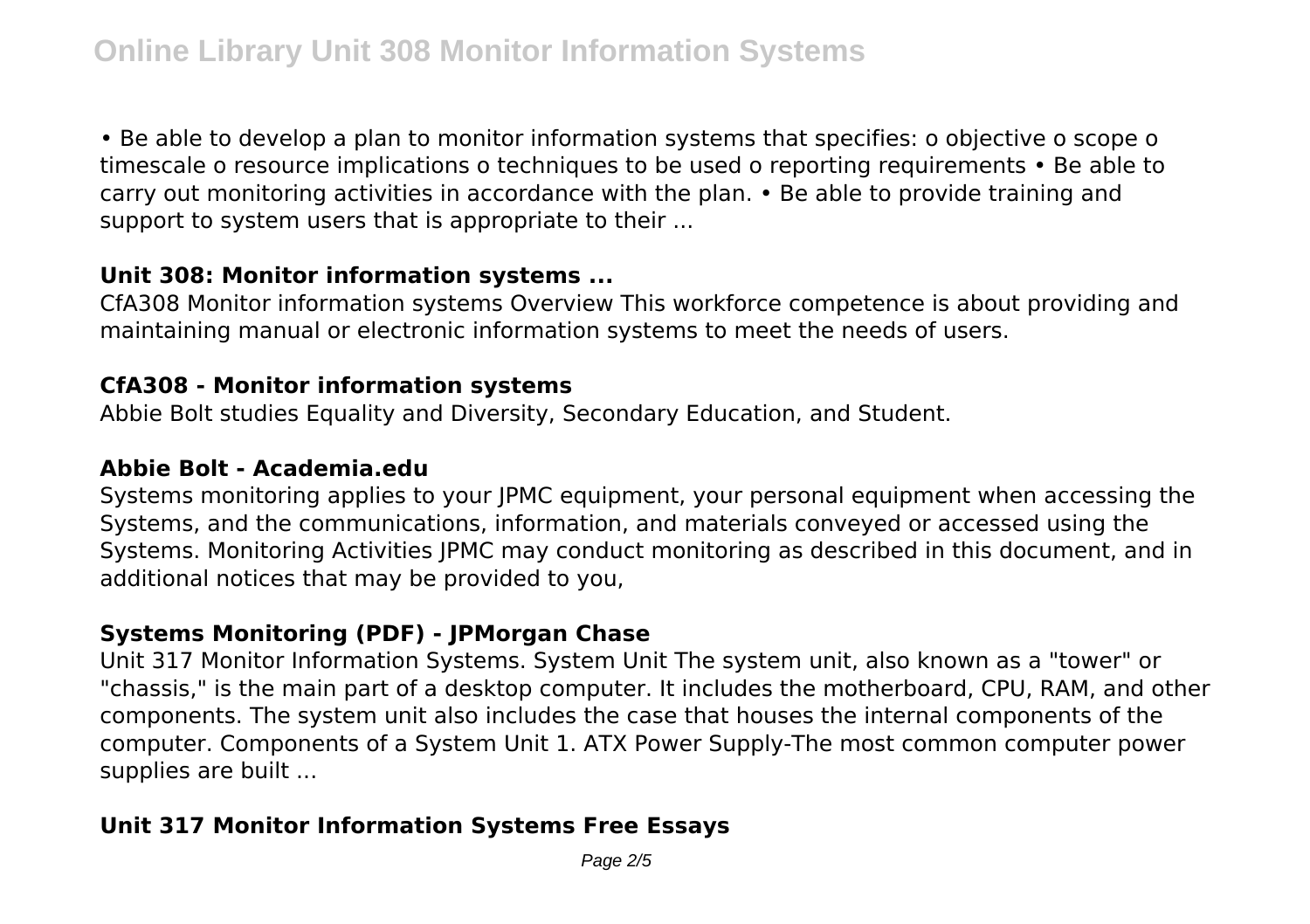an information system 1.4 Explain the purpose and benefits of monitoring use of an information system 1.5 Describe ways of monitoring use of an information system 1.6 Explain the purpose and benefits of maintaining and updating an information system 1.7 Describe ways of maintaining and updating an information system 1.8 Describe the types of

#### **Unit 317 monitor information systems systems - The Student ...**

A good information storage and retrieval system, including an effective indexing system, not only decreases the chances information will be misfiled/taken into the wrong hands, but this also speeds up the storing and retrieval of information, as it is all within a data base which you can search on electronically.

#### **NVQ Level 3 Business Administration - Page 8 - The Student ...**

Information System 117 Unit 12: Monitor Information Systems 124 Unit 13: Evaluate the Provision of Business Travel or Accommodation 132 Unit 14: Provide Administrative Support in Schools 139 Unit 15: Administer Parking and Traffic Challenges, Representations and Civil Parking Appeals 146

#### **Pearson BTEC Level 3 Diploma in Business Administration**

CFABAD131 SQA Unit Code FE0G 04 Monitor information systems CFABAD131 Monitor information systems 2 Performance criteria You must be able to: P1 identify the information to be monitored and the resources available to do so P2 provide training and ongoing support to users

#### **Monitor information systems**

CfA308 Monitor information systems. OVERVIEW. This workforce competence is about providing and maintaining manual or electronic. information systems to meet the needs of users. You will apply the following skills: Users of this competence will need to ensure that practice reflects up to date. information and policies.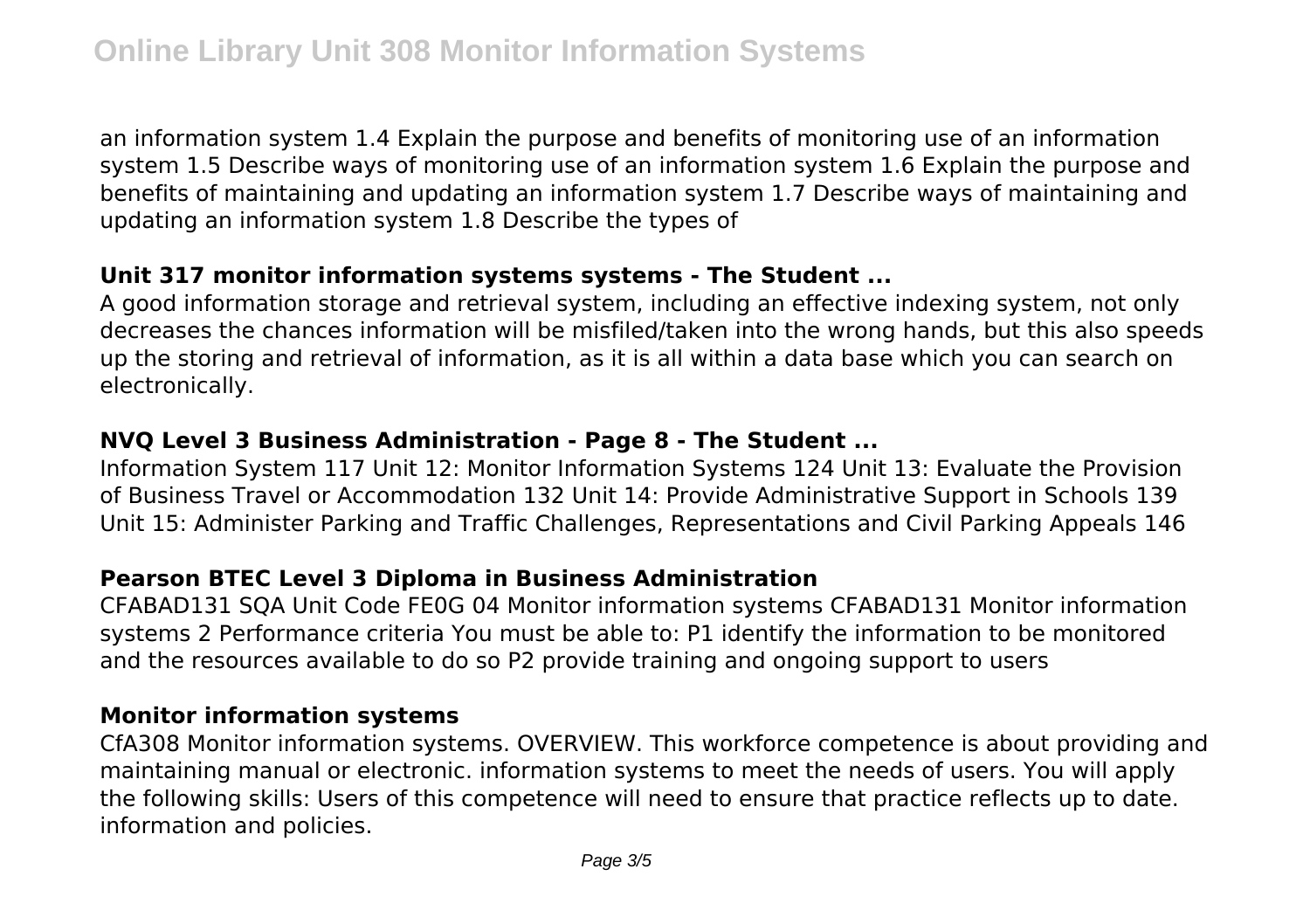## **CfA308 Monitor information systems - Skills for Health**

Unit 316 Support the design and development of an information system 25 Unit 317 Monitor information systems 28 Unit 318 Analyse and report data 31 Unit 319 Order products and services 34 Unit 320 Plan and organise an event 39 Unit 321 Co-ordinate an event 43 Unit 322 Plan and organise meetings 46

## **Level 4 NVQ Certificate/Diploma in Business and ...**

Information Systems Strategic Plan – Year 2 11. In Year 2 of DOC's ISSP, we will be still working on much of the same projects as in Year 1, but the benefits will starting to be realised. Our work packages will leverage process and technology. 12. We will have a roadmap of information systems and solutions for addressing

## **Information Systems Strategic Plan (ISSP) 2015-2019**

1 April 30, 2009 MONITOR STEP – TIPS AND TECHNIQUES FOR SYSTEMS ISK NIST R MANAGEMENT FRAMEWORK . onducting a thorough point-in-time assessment of the security controls in an organizational information system is a necessary but not sufficient condition to demonstrate security due diligence.

#### **Monitor - Tips and Techniques for Systems**

§ 10A-2-7-308. Management information system - Integration with other management information systems - Access to confidential records and reports. ... Include case-specific information, including outcomes, and have the ability to monitor the status of children and youth receiving services through the Office of Juvenile Affairs; 4.

## **§ 10A-2-7-308. Management information system - Integration ...**